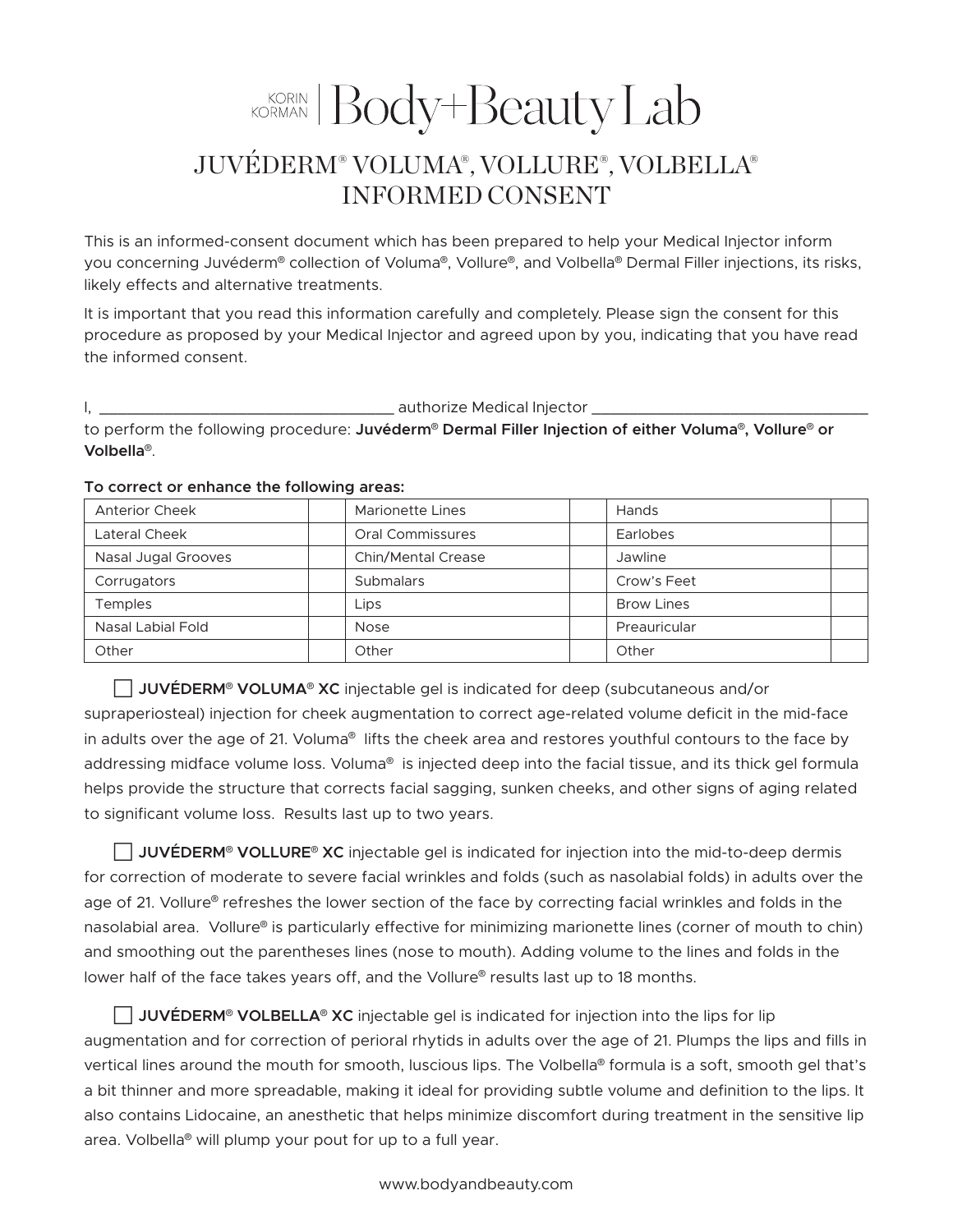## INDICATIONS AND PURPOSE OF THE PROCEDURE

Juvéderm® injectable gel is a colorless hyaluronic acid based dermal filler, generated by non-animal protein and approved by the United States Food and Drug Administration, designated to temporarily treat and correct moderate to severe facial wrinkles and folds (such as the nasolabial folds), shape facial contours and other areas of volume loss, especially around the nose and mouth. Hyaluronic acids include a wide range of complex carbohydrate molecules, normally found in the human body, elevating depressed areas and wrinkles, and providing a volume supplement to tissues to improve contours such as lip and cheek enlargement. This Hyaluronic Acid filler is injected into areas of facial tissue where moderate to severe facial wrinkles and folds occur. Juvéderm® injectable gel temporarily adds volume to the skin and may give the appearance of a smoother surface. Juvéderm® Voluma®, Vollure® and Vobella® have been shown to provide correction to the injected sites for 1 year to 2 years depending on the area and depth of use. Hyaluronic fillers cannot stop the process of aging, however they can temporarily diminish the look of wrinkles and soft tissue depressions. Without periodic touchup injections, the correction will subside gradually, and the skin will look as it did before the treatment. Subsequent alterations in face and eyelid appearance may occur as a result of aging, weight loss or weight gain, sun exposure, pregnancy, menopause or other circumstances not related to dermal filler injections.

Filler injections may be performed as a singular procedure, in combination with other injectable treatments, or as an adjunct to a surgical procedure. Filler injections require regional nerve blocks or local anesthetic injections to diminish discomfort. Any history of an allergy to local anesthetic must be conveyed to the Medical Injector, as the possibility of light-headedness, rapid heartbeat and fainting may occur.

### SIDE EFFECTS AND COMPLICATIONS

Every procedure involves a certain amount of risk and possible complications associated with them. Although the majority of clients do not experience these complications you should discuss each of them with your Medical Injector to understand risks, potential complications, limitations and consequences.

#### **Side effects, risks and complications associated with dermal filler injections include but are not limited to:**

- 1. **Bruising, Redness, Swelling, Itching, Tenderness and Pain:** I understand that there is a risk of bruising, redness, swelling, itching and pain associated with the procedure, as well as temporary skin discoloration and needle marks. These symptoms are usually mild and last less than a week but can last longer. Clients who are using medications that can prolong bleeding, such as aspirin, anti-inflammatory medications, platelet inhibitors, anticoagulants, or certain vitamins and herbal supplements, may experience increased bruising or bleeding at the injection site. Seek emergency medical treatment for post injection bleeding.
- 2. **Nodules and Palpable Material:** I understand that there is a risk that small lumps may form under my skin due to the Juvéderm® Dermal Filler material collecting in one area. I also understand that I may be able to feel the Juvéderm® filler material in the area where the material has been injected. Any foreign material injected into the body may create the possibility of swelling or other local reactions to a filler material.
- 3. **Accidental Injection into a Blood Vessel:** Although rare, I understand that Juvéderm® Dermal Filler can be accidentally injected into a blood vessel (arterial structures) which may block the blood vessel (flow of blood) and cause damage of potentially large areas of distant tissue, or potentially even a heart attack, stroke or blindness.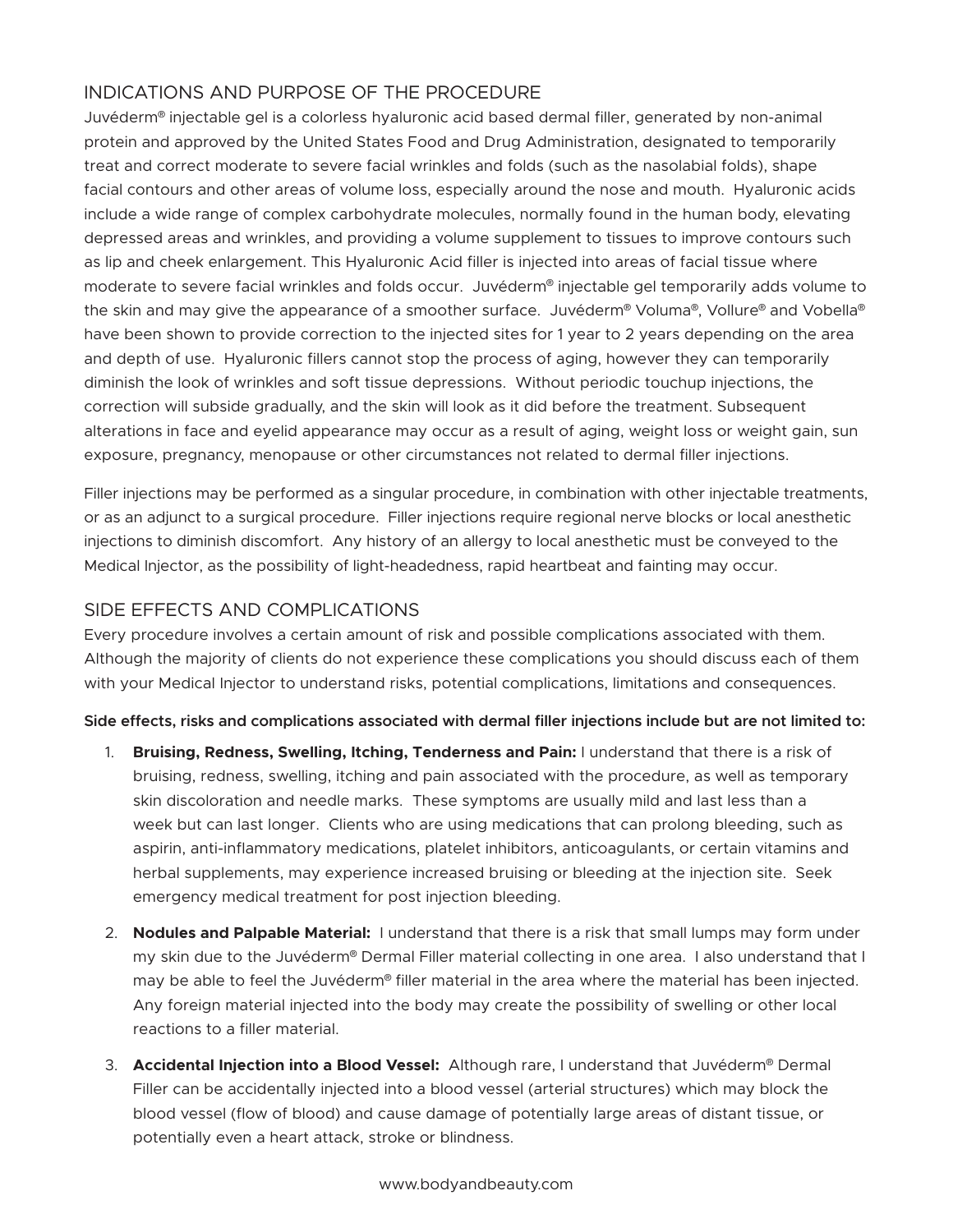- 4. **Infection:** As with all transcutaneous procedures, I understand that injection of any filler material carries the risk of infection.
- 5. **History of Herpes Infection:** I understand that there is a risk that injection of any filler material carries the risk of a recurrence of an outbreak of herpes simplex virus (fever blisters/cold sores/ shingles) and that the outbreak may be severe in nature. I have disclosed to the health care provider my medical history and in particular, disclosed prior herpes outbreaks. Medications must be taken prior to and following the treatment in order to suppress an infection from the herpes virus. Should an infection occur, antibiotics may be necessary.
- 6. **Skin Infection:** I understand that Juvéderm® Dermal Filler should not be used in areas of active infection (cysts, pimples, rashes or hives) or on those who are on immunosuppressive therapy.
- 7. **Allergic Reactions:** I understand that Juvéderm® Dermal Filler should not be used in clients with severe allergies, a history of anaphylaxis, or history or presence of multiple severe allergies, hypersensitivity to any of the ingredients in Juvéderm® Dermal Filler, especially gram-positive bacterial proteins and hyaluronic acid.
- 8. **Skin Necrosis:** It is very unusual to experience death of skin and deeper soft tissues after injections. Skin necrosis can produce unacceptable scarring. Should this complication occur, additional treatments or surgery may be necessary.
- 9. **Migration and Asymmetry:** I understand that Juvéderm® Dermal Filler, as with any filler material, may move from the place where it was injected, resulting in unintended effects. The human face is normally asymmetrical in appearance and anatomy. It may not be possible to achieve or maintain exact symmetry with tissue filler injections, there can be variations from one side to the other in terms of the response to injection.
- 10. **Duration of Effect:** I understand that the outcome of treatment with Juvéderm® Dermal Filler will vary among clients. In some instances, additional treatments may be necessary to achieve the desired outcome.
- 11. **Concomitant Dermal Therapies:** I understand that the safety of Juvéderm® Dermal Filler with concomitant Dermal Therapies such as epilation, UV radiation, laser, mechanical or chemical peeling procedures has not been evaluated in controlled clinical trials. If laser treatment, chemical peeling, or any other procedure based on active dermal response is considered after treatment with Juvéderm® Dermal Filler, before the skin has healed completely, there is an increased risk of inflammatory reaction at the injection site.
- 12. **Keloids/Scarring:** I understand that the safety of Juvéderm® Dermal Filler in clients with known susceptibility to keloid formation or hypertrophic scarring has not been studied.
- 13. **Pregnancy/Age:** I understand that the safety of Juvéderm® Dermal Filler for use during pregnancy and in breastfeeding females, or in clients 21 years of age has not been studied, and therefore should not be used while pregnant, nursing or under the age of 21.
- 14. **Interactions:** I understand that the interaction of Juvéderm® Dermal Filler with drugs or other substances or implants has not been studied.